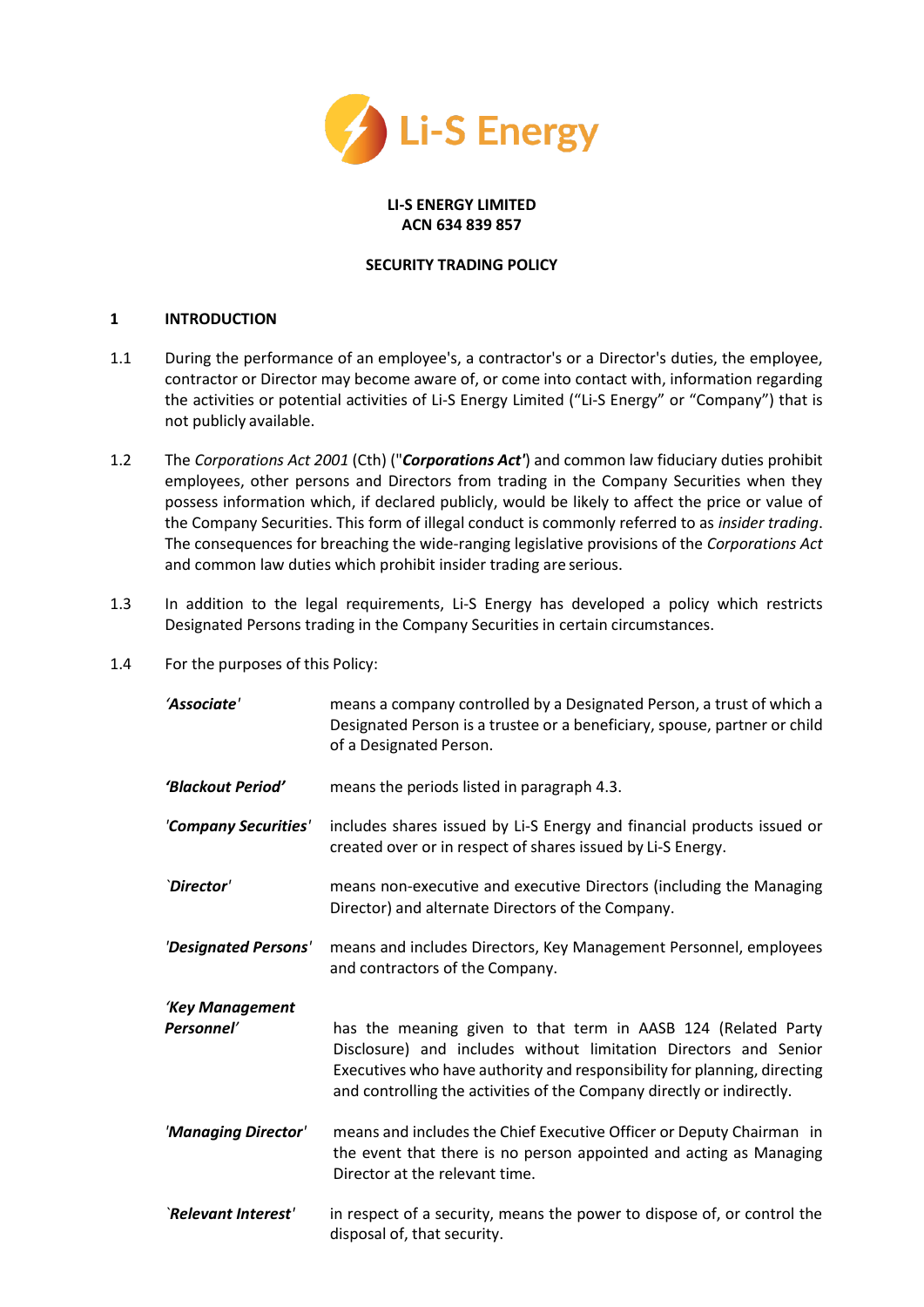- *`Senior Executive'* means Chief Financial Officer, Company Secretary and other personnel nominated by the Directors with this title. *"trade" or "deal"* means, in relation to securities, to apply for, acquire or dispose of, the
	- securities or to grant, accept, acquire, exercise or discharge an option or other right or obligation to acquire or dispose of the securities or any other transaction involving a beneficial interest or a change in beneficial ownership of the securities or to enter into an agreement to do any of those things.
- 1.5 This document:
	- 1.5.1 provides an outline of the insider trading and other relevant provisions of the *Corporations Act*;
	- 1.5.2 sets out the rules relating to dealings by Designated Persons in Company Securities (*Trading Policy*).
- 1.6 The *Trading Policy* is designed to assist in the prevention of breaches of the insider trading provisions of the *Corporations Act*. Ultimately, it is the responsibility of the Designated Persons to ensure compliance with the law when trading in Company Securities.

# **2. INSIDER TRADING PROHIBITION**

# **The Nature of the Prohibition**

- 2.1 Section 1043A (of Part 7.10, Division 3) of the *Corporations Act* makes it an offence for a person in possession of information that is not generally available but which, if generally available, might materially impact the price or value of a company security to:
	- trade in (that is, apply for, acquire or dispose of, or enter into an agreement to do any of these things); or
	- procure another person to trade in Company Securities.
- 2.2 It is also an offence to "tip" the information to another person with the knowledge that the person could deal in Company Securities. Accordingly, the effect of this Section cannot be avoided by simply getting another person to deal on your behalf.
- 2.3 Accordingly, it will be inappropriate for a Designated Person who is in possession of confidential information to procure others (for example, an Associate) to trade when that Designated Person is precluded from trading in Company Securities.

# **How you become aware of the information is irrelevant**

2.4 It is irrelevant how and in what capacity the person came into possession of the information. This means that the prohibition will apply to any Designated Person who acquires inside "information" in relation to Company Securities regardless of the capacity in which that information is received.

# **Information which might affect price value**

2.5 The prohibition referred to in paragraph 2.1 refers to "unpublished" information which, if generally available, might materially impact the price or value of the Company Securities.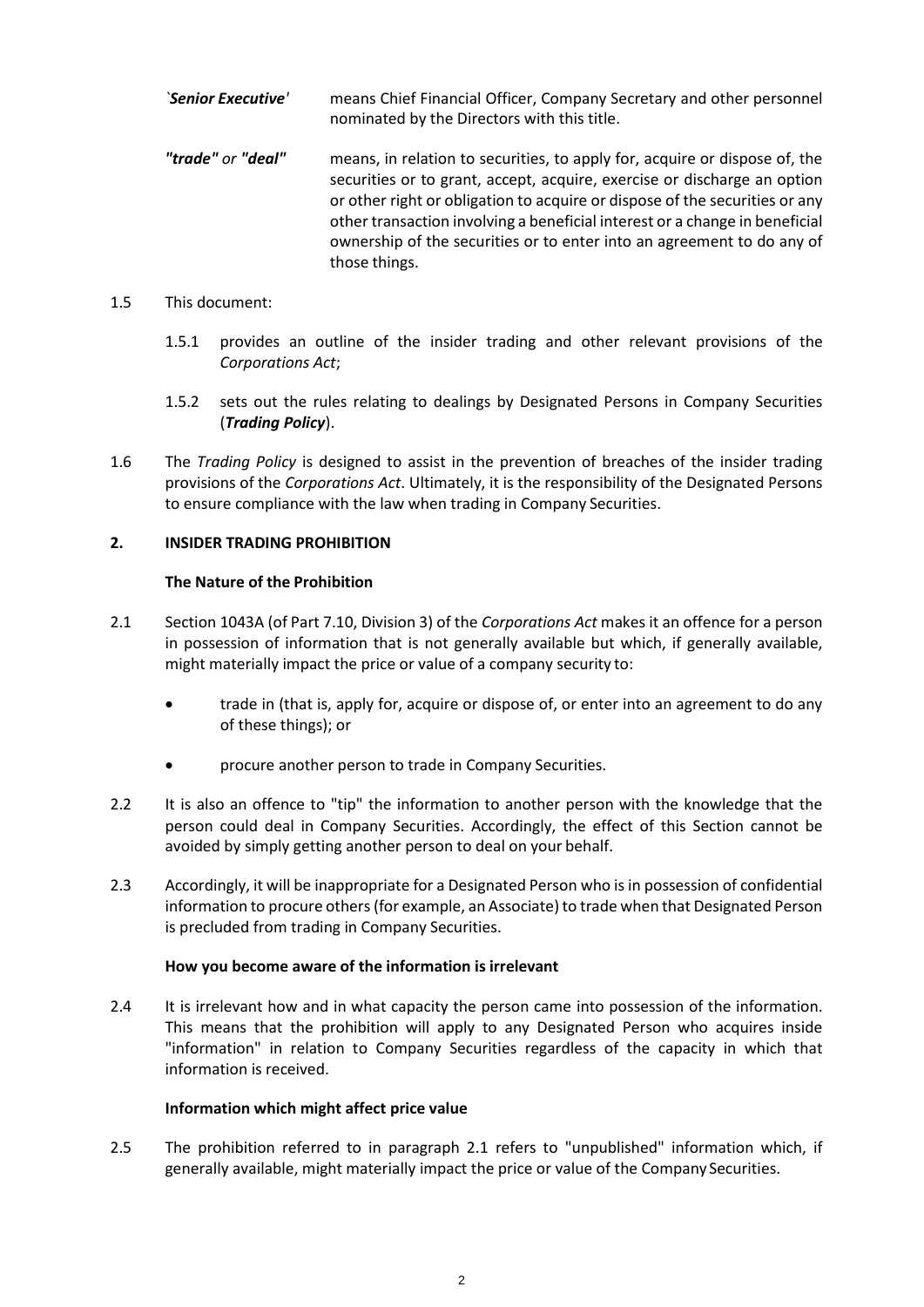### **What does information include?**

2.6 "Information" includes matters of supposition or speculation of matters relating to the intentions or likely intentions of a person or the Company.

## **What information might materially affect price or value?**

- 2.7 This means information that a reasonable person would expect to have a material effect on the price or value of the Company Securities. A reasonable person would be taken to expect information to have a material effect on price or value if the information would be likely to influence persons who commonly invest in the Company Securities whether or not to do so.
- 2.8 Examples of this type of information may include:
	- proposed changes in the capital structure, capital returns and buy backs of Company Securities;
	- information relating to the Company's financial results;
	- a material acquisition, divestment or realisation of assets; proposed dividends and share issues;
	- changes to the Board;
	- possible events which could have a material impact on profits (negatively or positively) for example, the loss or gaining of a major customer;
	- information relating to the trial or commercial development of any technology
	- proposed changes in the nature of a business of the Company;
	- notification of the ASX of a substantial shareholding; and,
	- any information required to be announced to the market pursuant to Listing Rule3.1

### **What does "unpublished" mean?**

- 2.9 Unpublished for this purpose means that the information is not generally available. Information is generally available if it consists of readily observable matter, or it has been disseminated in a manner likely to bring it to the attention of investors and a reasonable period has elapsed.
- 2.10 Li-S Energy releases information to the ASX for announcement through the Company Announcements Platform. A copy of all announcements made to the ASX by Li-S Energy are available o[n www.asx.com.au](http://www.asx.com.au/) or, following release to the ASX, on the Company's website.

# **3. OTHER RELEVANT CORPORATIONS ACT PROVISIONS**

- 3.1 Officer[s](#page-2-0)<sup>1</sup> and employees of Li-S Energy are subject to the duties set out in Sections 182, 183 and 184 of the *Corporations Act*.
- 3.2 Officers of Li-S Energy are subject to additional duties outlined in Sections 180 and 181 of the *Corporations Act*.
- 3.3 These duties are summarised below.

<span id="page-2-0"></span>1

This term includes a Director, Secretary or Executive Officer of Li-S Energy Limited. An Executive Officer is a person concerned in, or taking part in, the management of the company.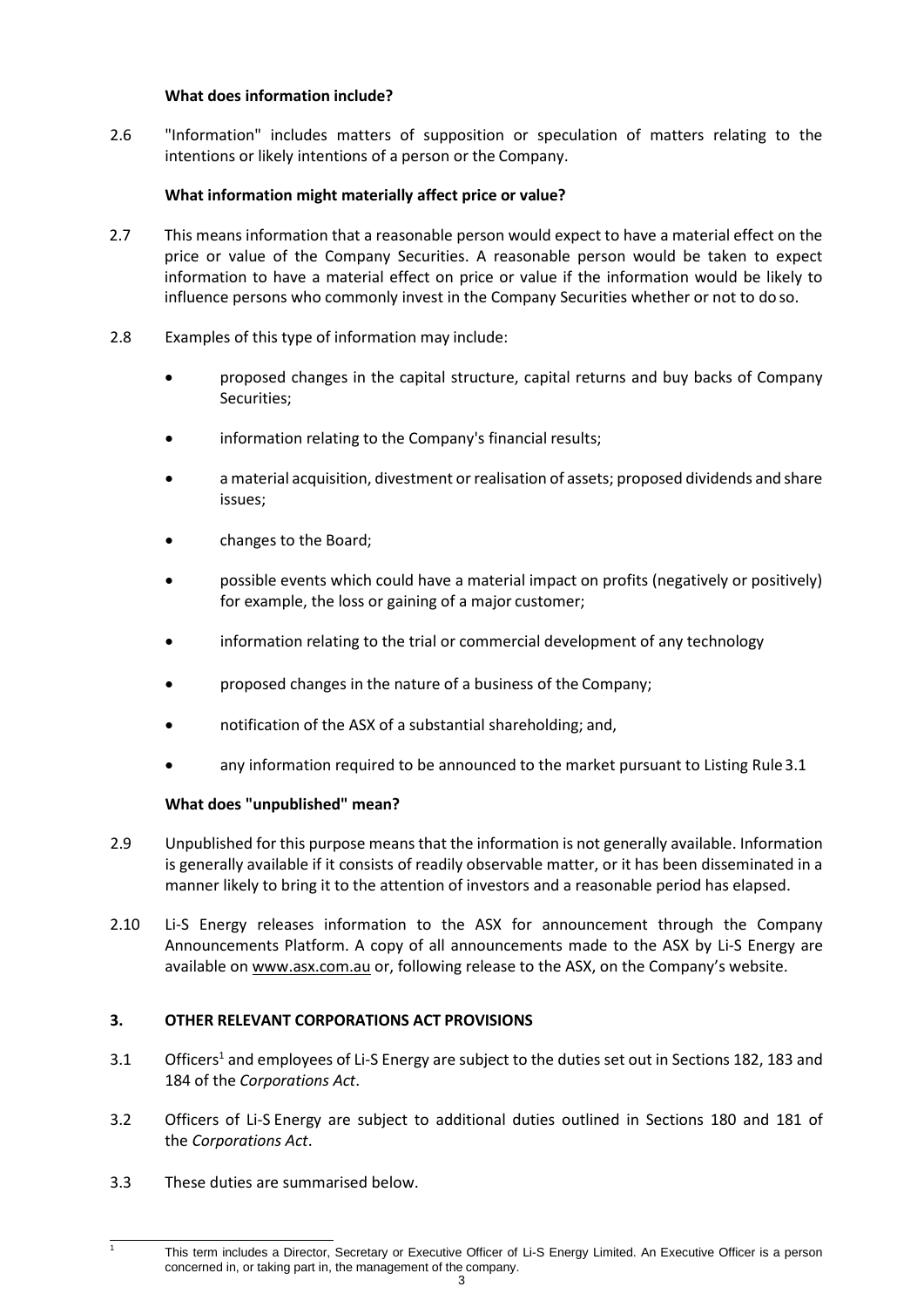### **No improper use of inside information (Sections 183 & 184)**

3.4 An officer or employee, or former officer or employee, must not make improper use of information acquired by virtue of his or her position as such an officer or employee to gain directly or indirectly, an advantage for himself or herself or for any other person, or to cause detriment to the Company.

## **No gain by improper use of position (Sections 182 and 184)**

3.5 An officer or employee must not make improper use of his or her position as an officer or employee, to gain, directly or indirectly, an advantage for him or herself or for any other person, or to cause detriment to the Company.

### **Care and diligence (Section 180)**

3.6 An officer must exercise their powers and discharge their duties with a degree of care and diligence that a reasonable person would exercise in the same circumstances.

### **Good Faith (Sections 181 & 184)**

3.7 An officer must exercise their powers and discharge their duties in good faith in the best interests of the Company and for a proper purpose. An officer commits an offence if they are reckless or are intentionally dishonest and fail to exercise their powers and discharge their duties in good faith in the best interests of the Company and for a proper purpose.

### **4. DEALING IN COMPANY SECURITIES**

- 4.1 In addition to the legal requirements detailed above, Li-S Energy has developed a policy restricting dealing in Company Securities by Key Management Personnel in certain circumstances.
- 4.2 The following section details the circumstances in which Key Management Personnel will be prohibited from trading in Company Securities.

### **Restriction on Dealing during certain time periods**

- 4.3 Key Management Personnel are permitted to deal in Company Securities throughout the year except during the following periods:
	- between 15 June and announcement of the Company's Annual results;
	- between 15 December and announcement of the Company's Half Yearly results,
	- 14 calendar days before release of the Chairman's Address to the AGM;

and ending on the day the announcement is released to the market (**Blackout Period**).

### 4.4 Nothing in this Policy affects the right of:

- Key Management Personnel from purchasing Company Securities pursuant to the Li-S Energy Limited Executive Rights Plan (as amended from time to time);
- Directors from purchasing Company Securities by the exercise of options granted to them with the approval of shareholders;
- Key Management Personnel from acquiring Company Securities pursuant to any Li-S Energy Limited Dividend Reinvestment Plan entered into and as amended from time to time;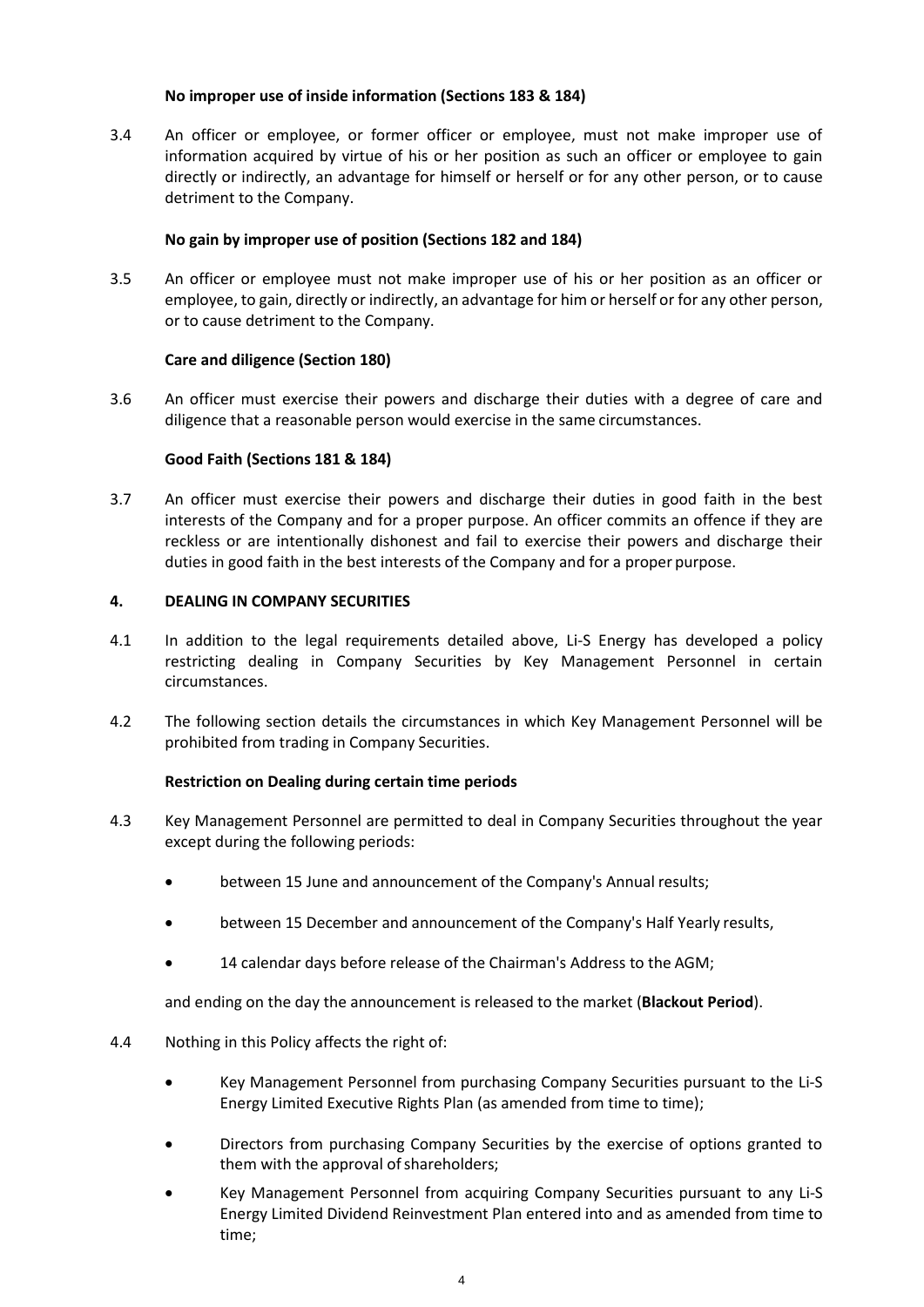- Conversion of a convertible security;
- Transferring Company Securities already held into a superannuation fund or similar scheme of which the Key Management Personnel is amember/beneficiary;
- Investing or trading in a fund or scheme where the investment decisions are made by a third party, provided that the fund or scheme does not invest exclusively in the Company Securities;
- Trading in Company Securities by Key Management Personnel as a trustee (who is not also a beneficiary of the trust) and the decision to trade is made by other trustees or investment managers independently of that member;
- An undertaking to accept, or the acceptance of, a takeover offer;or
- Trading under an offer or invitation made to all or most of the security holders in Li-S Energy, such as a share purchase plan, a rights issue or an equal buy-back plan where the timing and structure of the plan has been approved by the Board.

### **Requirement to notify before dealing**

- 4.5 Where Key Management Personnel wish to deal in Company Securities whether during or outside a Blackout Period, that person must seek and obtain prior written approval from the person authorised to approve the trade in accordance with paragraph 5.1 or 5.2 as the case may be. Notification and approval are not required in relation to a proposed dealing referred to in paragraph 4.4.
- 4.6 The approval referred to in paragraph 4.5 must be sought before the proposed trade and must be in writing (by email or otherwise). The approval once given remains valid from the date it is given until the expiration of the applicable period specified below:
	- 4.6.1 in the case of a proposed trade during a Blackout Period, 5 calendar days; or
	- 4.6.2 in the case of a proposed trade outside a Blackout Period, 5 calendar days or such longer period specified in it (ending not later than the start of the next following Blackout Period).
- 4.7 Any approval to trade given under paragraph 4.6 is automatically revoked if the Key Management Personnel acquires inside information in relation to the Company Securities (within the meaning of paragraph 2), without the need for the person giving the approval to give written notice of the revocation.
- 4.8 Approval will not be given after the trading has occurred.
- 4.9 Key Management Personnel having received approval to trade in their own capacity or by his/her Associate must provide confirmation of trading in Company Securities as soon as possible following the trade.
- 4.10 Key Management Personnel must advise the Secretary in writing of all of their dealings in Company Securities (irrespective of whether it was a dealing in respect of which prior approval was obtained or not required) as well as trades by their Associates where that trade is known to Key Management Personnel.
- 4.11 In addition, any change in the nature of a Director's interest (direct or indirect) in Company Securities must be notified to the Company (within 3 calendar days of the change in interest occurring) and to the ASX in accordance with the *Corporations Act* and *Listing Rules* if the Director has a Relevant Interest in those securities.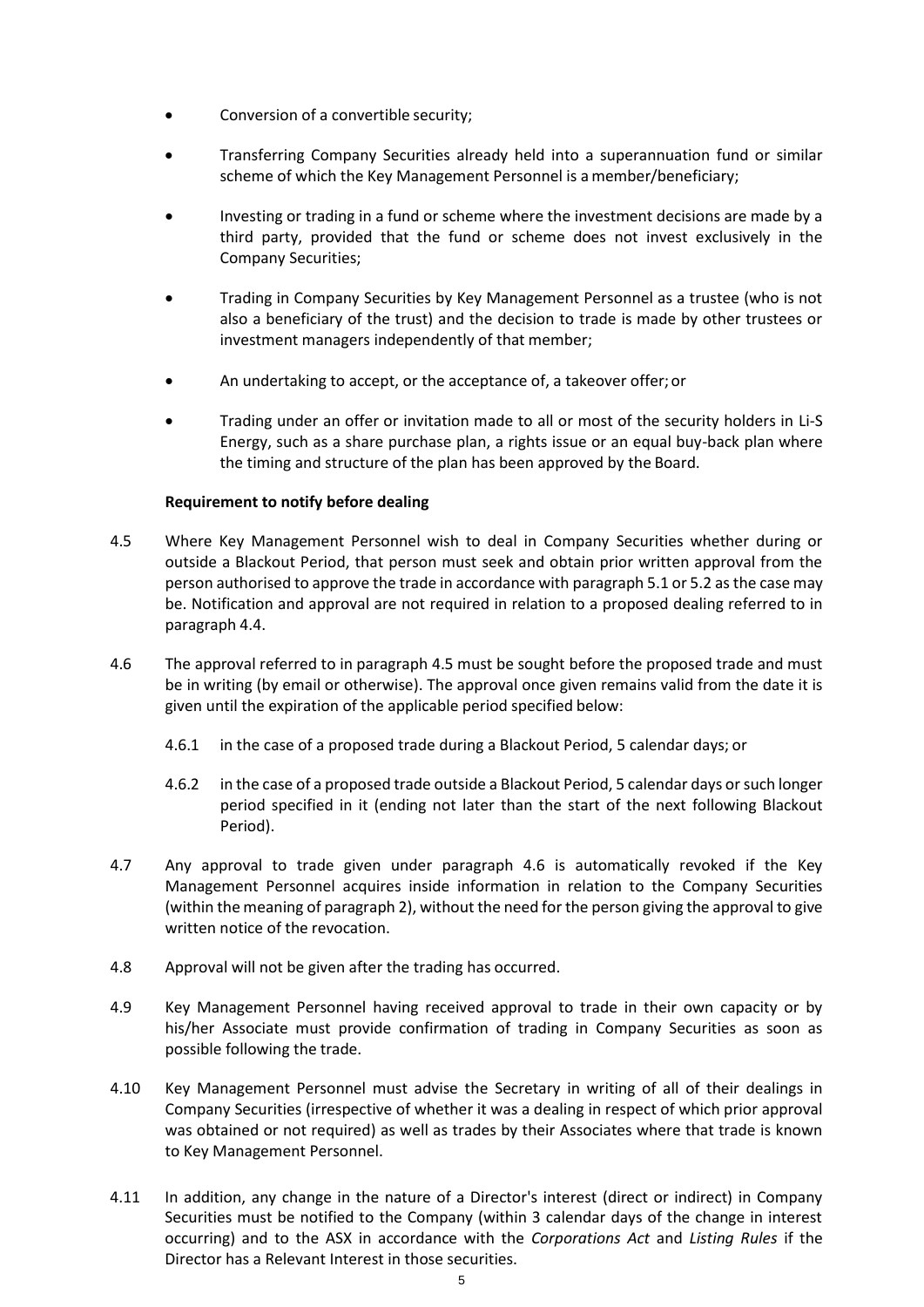4.12 The Secretary will prepare and lodge on behalf of the Director the relevant notification to the ASX and will confirm its release to the market at the next scheduled Board Meeting following its lodgement.

### **5. APPROVAL OF TRADING BY KEY MANAGEMENT PERSONNEL AND DISCRETION TO APPROVE TRADING DURING BLACKOUT PERIOD**

- 5.1 Approval of trading in Company Securities by Key Management Personnel is required by:
	- 5.1.1 the Chairman, or if absent the Chairman of the Audit Committee, for Key Management Personnel other than Directors;
	- 5.1.2 the Chairman for Directors (other than the Chairman); and
	- 5.1.3 the Chairman of the Audit Committee and one other Director for theChairman.
- 5.2 If there are exceptional circumstances, and subject to legal restrictions:
	- 5.2.1 the Chairman, or if absent the Chairman of the Audit Committee, in their discretion may waive parts of this Trading Policy, to allow Key Management Personnel other than the Directors to trade in the Company Securities during a Blackout Period;
	- 5.2.2 the Chairman, in consultation with the Chairman of the Audit Committee, in their discretion may waive parts of this Trading Policy, to allow Directors (other than the Chairman) to trade in the Company Securities during a Blackout Period; and
	- 5.2.3 The Chairman of the Audit Committee and one other Director in their discretion may waive parts of this Policy to allow the Chairman to trade in Company Securities during a Blackout Period.
- 5.3 A person cannot waive compliance with the requirements of this Policy if the waiver is sought in respect of their own intended dealing in Company Securities.
- 5.4 The discretion available under this part in relation to trading during a Blackout Period will be applied taking into account the hardship of the Key Management Personnel weighed against any perceived detriment to the reputation of the Company. Discretion may (but is not obliged to) be exercised if:
	- 5.4.1 the circumstances relate to severe financial hardship or other exceptional circumstances (as set out in paragraph 5.5) or the proposed transfer is required to give effect to a court order, court enforceable undertaking or other legal or regulatory requirement;
	- 5.4.2 the person does not have inside information; and
	- 5.4.3 prior permission to the proposed trade during a Blackout Period is given in accordance with this Policy.
- 5.5 Key Management Personnel will be taken for the purpose of this Policy to:
	- 5.5.1 be in **severe financial hardship** if, in the opinion of the person authorised to permit the proposed trade, the member has a pressing financial commitment and the proposed sale or transfer of their securities is the only reasonable course of action to overcome these circumstances; and
	- 5.5.2 be subject to **other exceptional circumstances** if, in the opinion of the person authorised to permit the proposed trade under paragraph 5.2, the member's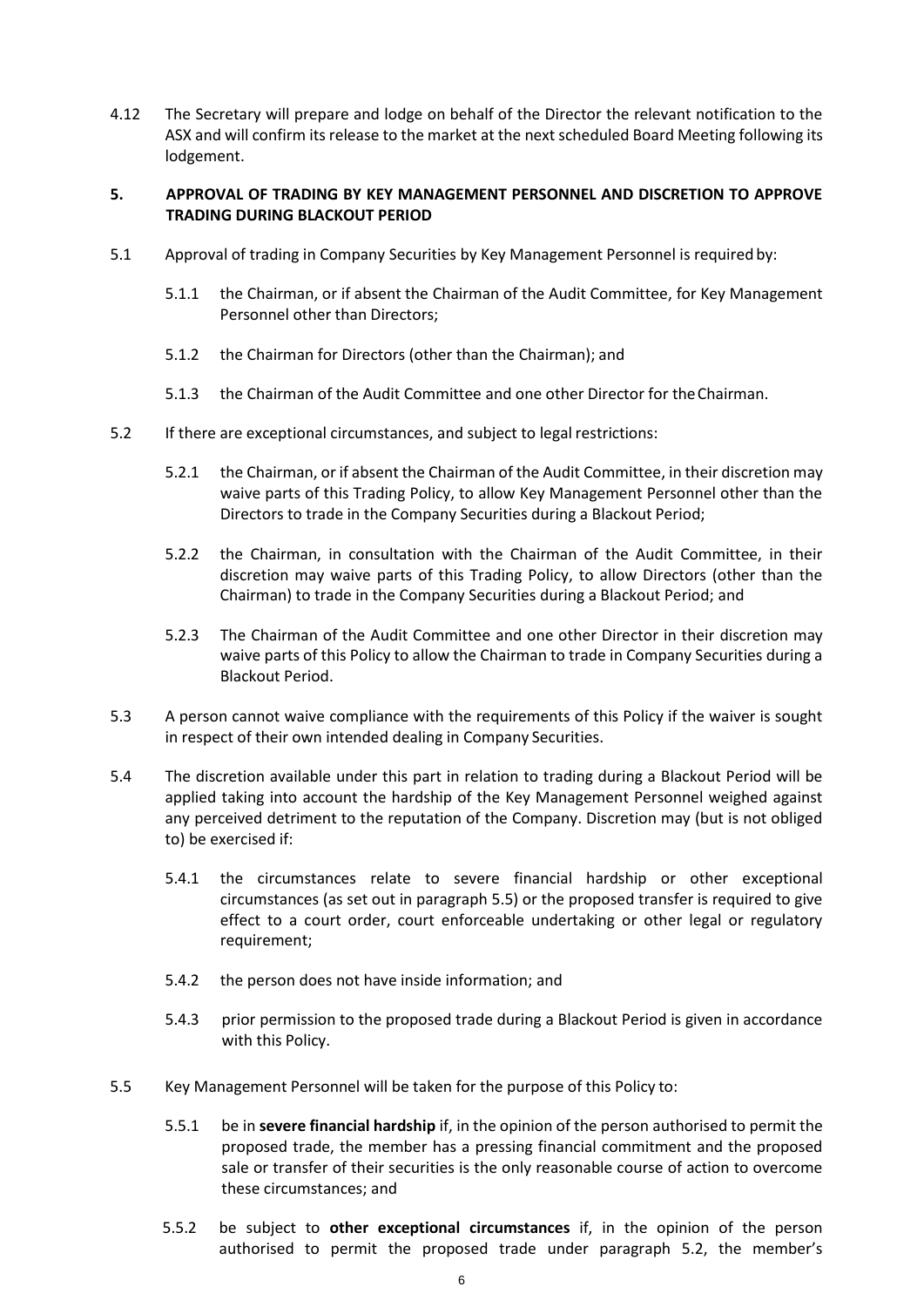circumstances are truly exceptional and the proposed sale or disposal of the securities is the only reasonable course of action to overcome thesecircumstances.

### **6. RELATED PARTIES & RELEVANT INTERESTS**

- 6.1 The restrictions on trading expressed in this Policy relative to Designated Persons apply equally to any trading in Company Securities by:
	- 6.1.1 their spouses or de facto spouses;
	- 6.1.2 or on behalf of any dependent under 18 years of age; and
	- 6.1.3 any other person, trust, or other entity in which the Designated Person may be considered to have a Relevant Interest.
- 6.2 It is duty of the Designated Person to seek to avoid any such trading at a time when he or she is prohibited from trading in Company Securities.

### **7. MARGIN LOANS AND BAN ON HEDGING OF REMUNERATION OF KEY MANAGEMENT PERSONNEL**

- 7.1 Key Management Personnel must not enter into any margin loan without prior written notification to the Chairman and in the case of a proposed margin loan by the Chairman without prior written notification to the Board of Directors.
- 7.2 For the purposes of this Trading Policy, a margin loan means any borrowing or financial accommodation established for the purpose of investing in Company Securities where, if the market value of the Company Securities falls below a specified level, the lender can make a margin call requiring the borrower to either deposit additional funds or to dispose of Company Securities to maintain a minimum margin.
- 7.3 If a Director receives a margin call directly or indirectly involving Company Securities, the Director must immediately inform the Chairman (or the Board in the case of a margin call received by the Chairman) who in conjunction with the Chairman of the Audit Committee (or the Board in the case of a margin call received by the Chairman) is responsible for making a determination of whether disclosure to the market is required.
- 7.4 Key Management Personnel must not enter into an arrangement (with anyone) which would have the effect of limiting their exposure to the economic risk associated with holding any unvested Company Securities, or vested Company Securities which remain subject to a holding lock, issued or granted under any equity-based remuneration schemes operated by the Company.

### **8. EMPLOYMENT & MONITORING OF COMPLIANCE**

- 8.1 The following measures will be taken to promote compliance with the Law, the Listing Rules and this Trading Policy in the context of trading in the Company Securities:
	- 8.1.1 subject to 8.1.2, a summary of this document will be distributed to all Designated Persons with a full copy available to each Designated Person upon request;
	- 8.1.2 a copy of the complete Trading Policy will be provided to Key Management Personnel (present and future) as persons most likely to receive confidential information regarding the Company;
	- 8.1.3 a copy of the Trading Policy will also be available on the Company's website;
	- 8.1.4 the induction procedures for new employees must require that a summary of the